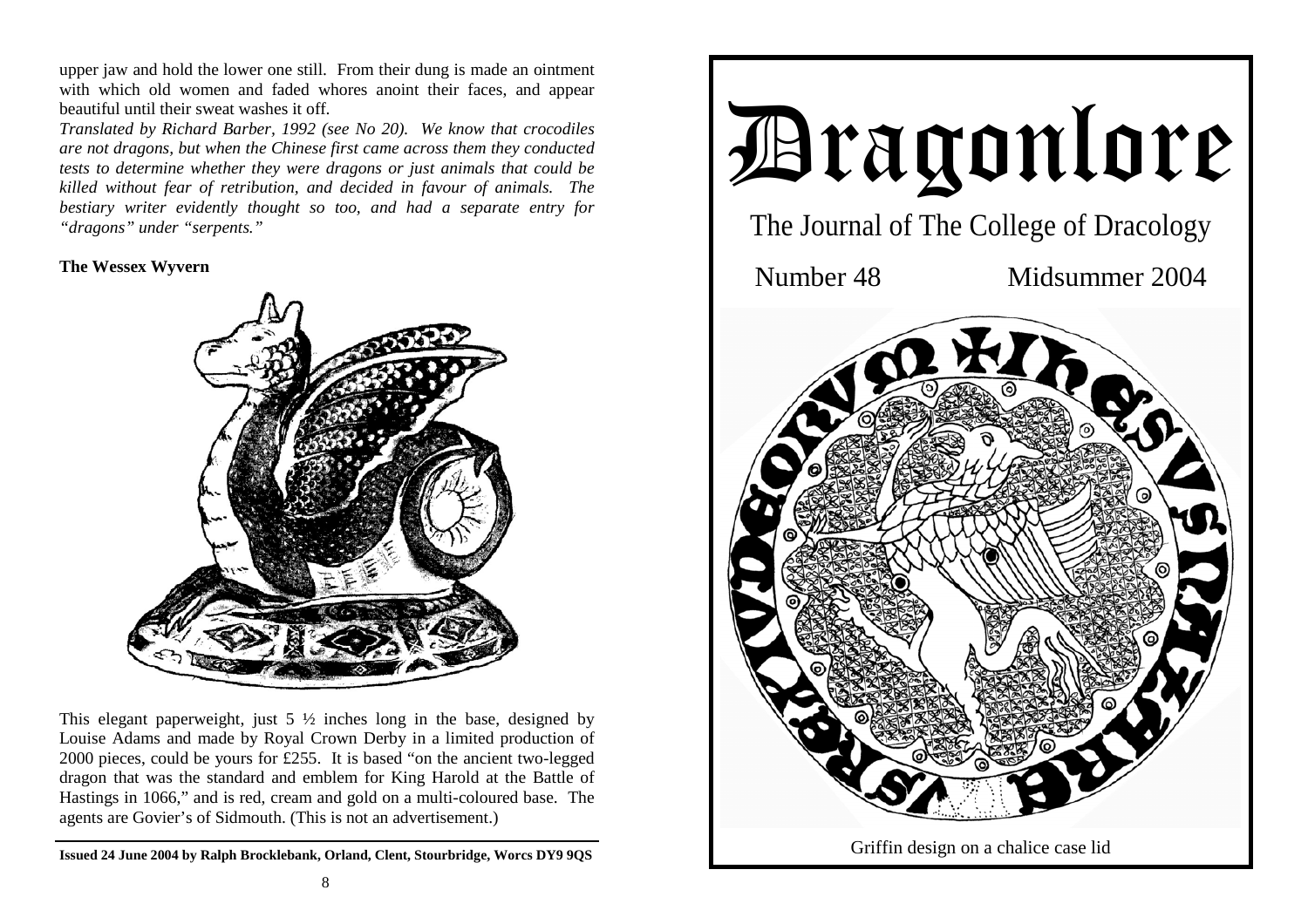

## **The College of Dracology for the Study of Fabulous Beasts**

The design on the cover was sent in by Tony Sims and is taken from a leather lid with a punched pattern. It is alleged to be from a chalice case, but Tony thinks that at 22 cm in diameter, it is rather large for that. However, the inscription, which translates as "Jesus of Nazareth King of the Jews," points to a religious connection. The significance of the Griffin is not clear. Tony guesses that it may be a protective charm. If anybody has some more information about this, we should be pleased to hear.

Another Griffin is this one (*right*) from the badge of the 1935 destroyer that was transferred to Canada in 1943 after most of her sister ships had been lost. She served briefly as HMCS Griffin before being renamed HMCS Ottawa (after the river, not the city, nor the Indian tribe, as we said in those days), and getting a new badge. She was sold off in 1946. The Griffin badge was one of the designs by Charles ffoulkes, and has a golden griffin on a blue field. The destroyer of 1935 was the twelfth ship in the Royal Navy to bear this name, many of them spelled "Griffon" as they had been captured from the French, but whatever the spelling, they were regarded as having the



same name and were thus eligible to collect all their various battle honours. The earliest of these was for the Armada 1588, with five more collected during the end of the seventeenth and beginning of the eighteenth centuries, and no less than nine earned by this very active destroyer between 1940 and 1943. Note that the current HMCS Griffon is not a ship but the naval reserve division in Thunder Bay, Ontario, on the Great Lakes, as I am informed by Dave Freeman, author of *Canadian Warship Names* (St Catherines, Ont., 2000) who is now working on a companion book on Canadian Warship Badges.

# **The Crocodile, from a 13th Century Bestiary**



The crocodile is so called from the colour of crocuses. They live in the River Nile, four-footed animals, equally at home on land or in the water and more than twenty cubits long. The crocodile is armed with monstrous teeth and claws and has such a tough skin that however hard you throw a stone at it, it will not hurt the beast. It goes into the water at night and rests by day on the land. It lays its eggs on land, and both male and female take it in turns to hatch them. A certain kind of fish whose serrated spines tear open the soft part of their belly kills them. Alone among animals they can move their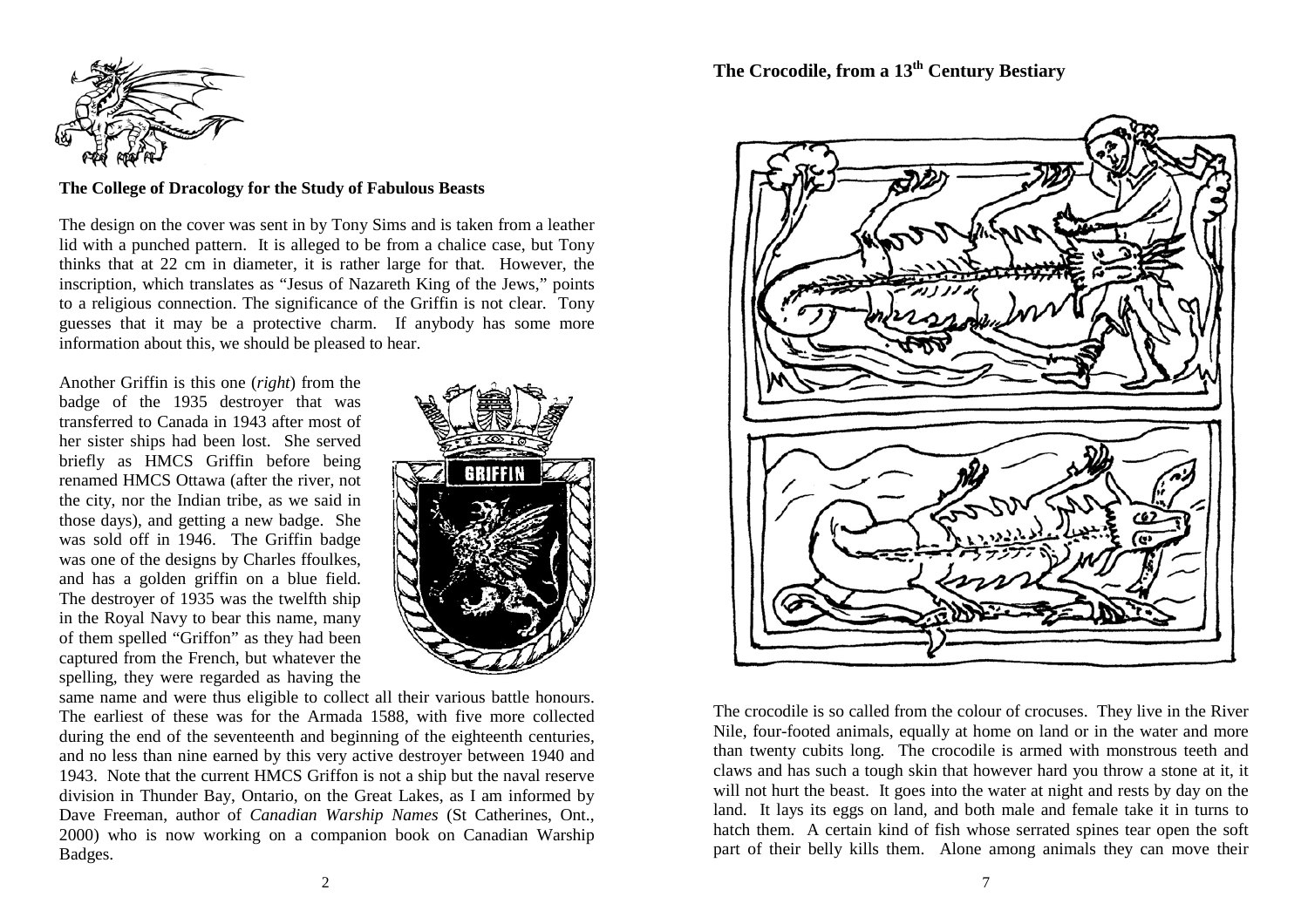across the river), and a short way upstream from Wormingford, but on the Suffolk bank, the village of Bures also has its legendary dragon, perhaps even the same one. This may be a case of ancient county rivalries. The earliest record of the Bures dragon has it being brought back from the Crusades in the twelfth century. Richard the Lion-Heart is said to have been given a crocodile by Saladin, which was brought back to England and kept in the menagerie in the Tower of London. From there, it escaped and swam downstream, last being seen in the Essex marshes.

The next report is from a chronicle of 1405:- "Close to the town of Bures, near Sudbury, there has lately appeared, to the great hurt of the countryside, a dragon, vast in body, with a crested head, teeth like a saw, and a tail extending to an enormous length. Having slaughtered the shepherd of a flock, it devoured many sheep." After an unsuccessful attempt by local archers to kill the beast, due to its impenetrable hide, "…in order to destroy him, all the country people around were summoned. But when the dragon saw that he was again to be assailed with arrows, he fled into a marsh or mere and there hid himself among the long reeds, and was no more seen."

 There was one more sighting later in that century, on the afternoon of Friday,  $26<sup>th</sup>$  September, 1449, to be precise. Two giant reptiles were seen fighting on the banks of the River Stour. One was black and the other reddish and spotted. After an hour-long struggle, the black monster yielded and returned to its lair. In none of these reports is there a slaying, the dragon last being seen swimming off downstream. From Bures, that would be in the direction of Wormingford. Could it be that the good knight of Wormingford actually slew the dragon of Bures? So much for county rivalries!

 One difficulty with these stories lies with the timing. Either the original crocodile was very long-lived, or had established a breeding colony (not easy if there was only the one), or else the stories are unconnected. It is just about possible that the crocodile that escaped from the Tower made its way through the Essex marshes and up the Stour as far as Bures, where it was spotted and driven away downstream, to be caught and slain at Wormingford. Like many legends, in the retelling, its precise location in history would become uncertain. Among the many dragon-slaying legends of the British Isles (*see No 30*), this seems to be the only one that includes a crocodile, most of the dragons or worms being serpentine, but had a crocodile suddenly appeared in the mediaeval countryside, it would surely have been taken for a dragon.

#### **Two Mediaeval Monsters**

This pair of curious creatures, which nearly always appear together, were great favourites with the artists and woodcarvers who decorated our churches, and are often to be found on misericordes. The **Chicheface** (Fig. 1) is shown like a skinny wolf with the fore legs of a dragon and the hind legs of an ungulate. He is always shown emaciated because he feeds only



on wives who are submissive to their husbands. His partner is the **Bigorne**  (Fig. 2) who feeds on over-obedient husbands who begged him to end their misery, and is usually shown bloated, with the head of a wild cat, the scaly back and tail of a fish and legs like a lion's. These drawings, by the late Paul



Franke, were taken from a painting of 1515 in the castle c o u r t y a r d o f Villeneuve-Lambron in France, and illustrated a brief article he wrote for *The Coat of Arms* (No 110, 1979). Not surprisingly, although p <sup>o</sup> p <sup>u</sup> l <sup>a</sup> <sup>r</sup> <sup>w</sup> i <sup>t</sup> h mediaeval moralists, these monsters do not seem ever to have made their way into heraldry.